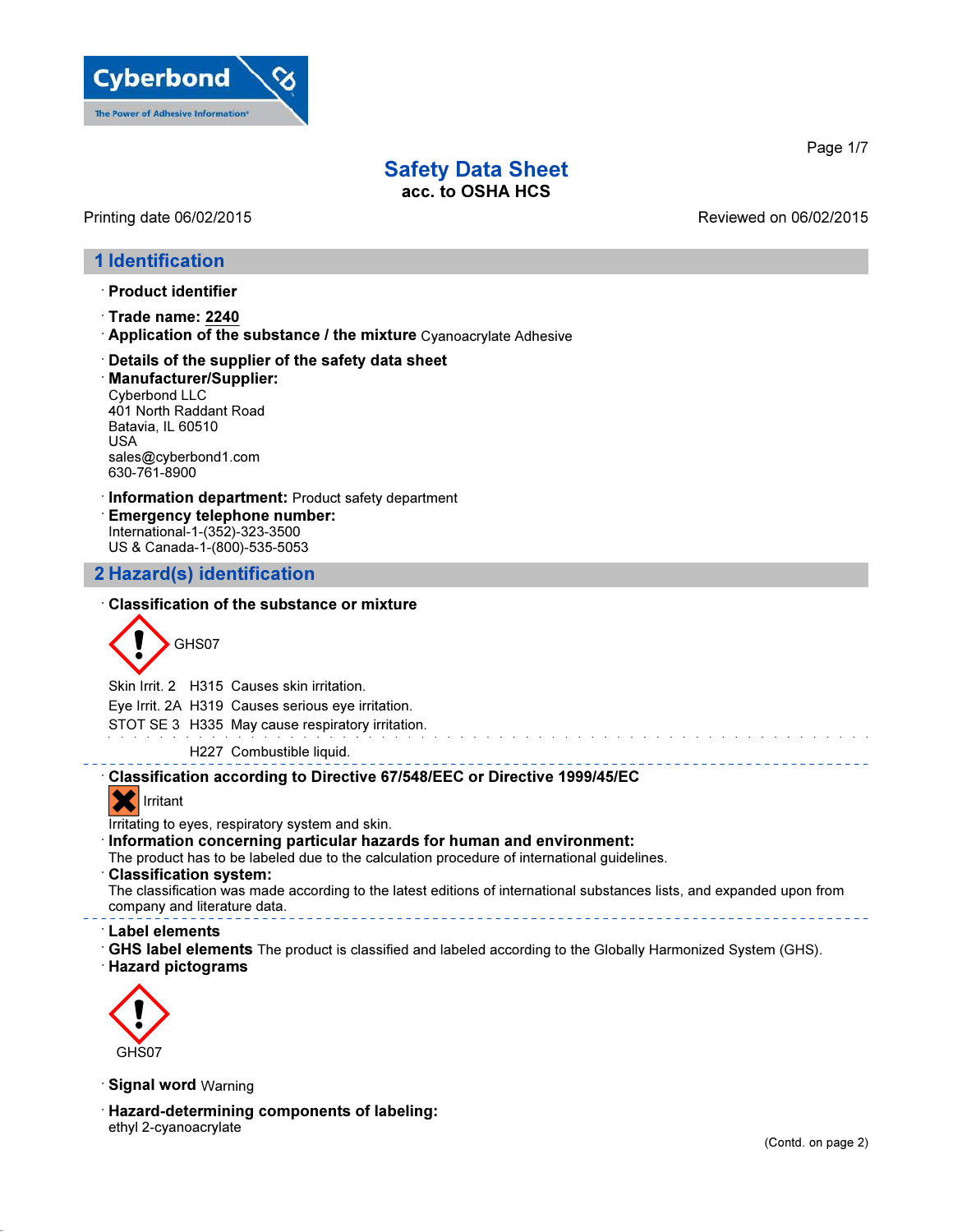Printing date 06/02/2015 Reviewed on 06/02/2015

## Trade name: 2240

(Contd. of page 1)

| ooma. or paga                                                                                                           |
|-------------------------------------------------------------------------------------------------------------------------|
| $^{\cdot}$ Hazard statements                                                                                            |
| Combustible liquid.                                                                                                     |
| Causes skin irritation.                                                                                                 |
| Causes serious eye irritation.                                                                                          |
| May cause respiratory irritation.                                                                                       |
| <b>Precautionary statements</b>                                                                                         |
| Keep away from flames and hot surfaces. - No smoking.                                                                   |
| Avoid breathing dust/fume/gas/mist/vapors/spray                                                                         |
| Wear protective gloves / eye protection / face protection.                                                              |
| Wear protective gloves.                                                                                                 |
| Wear eye protection / face protection.                                                                                  |
| Wash thoroughly after handling.                                                                                         |
| Use only outdoors or in a well-ventilated area.                                                                         |
| If in eyes: Rinse cautiously with water for several minutes. Remove contact lenses, if present and easy to do. Continue |
| rinsing.                                                                                                                |
| Specific treatment (see on this label).                                                                                 |
| IF INHALED: Remove victim to fresh air and keep at rest in a position comfortable for breathing.                        |
| Call a poison center/doctor if you feel unwell.                                                                         |
| If skin irritation occurs: Get medical advice/attention.                                                                |
| If eye irritation persists: Get medical advice/attention.                                                               |
| In case of fire: Use for extinction: CO2, powder or water spray.                                                        |
| If on skin: Wash with plenty of water.                                                                                  |
| Take off contaminated clothing and wash it before reuse.                                                                |
| Store locked up.                                                                                                        |
| Store in a well-ventilated place. Keep container tightly closed.                                                        |
| Store in a well-ventilated place. Keep cool.                                                                            |
| Dispose of contents/container in accordance with local/regional/national/international regulations.                     |
| $\cdot$ Other hazards                                                                                                   |
| <b>Results of PBT and vPvB assessment</b>                                                                               |
|                                                                                                                         |

- · PBT: Not applicable.
- · vPvB: Not applicable.

# 3 Composition/information on ingredients

#### · Chemical characterization: Mixtures

· Description: Mixture of the substances listed below with nonhazardous additions.

| Dangerous components: |                                   |           |  |  |
|-----------------------|-----------------------------------|-----------|--|--|
|                       | 7085-85-0 ethyl 2-cyanoacrylate   | 50-100%   |  |  |
|                       | $123-31-9$   1,4-dihydroxybenzene | $< 0.1\%$ |  |  |

# 4 First-aid measures

#### · Description of first aid measures

- · After inhalation: Supply fresh air; consult doctor in case of complaints.
- · After skin contact: Immediately wash with water and soap and rinse thoroughly.
- · After eye contact: Rinse opened eye for several minutes under running water. Then consult a doctor.
- · After swallowing: Call a doctor immediately.
- · Information for doctor:
- · Most important symptoms and effects, both acute and delayed Breathing difficulty
- · Indication of any immediate medical attention and special treatment needed
- No further relevant information available.

# 5 Fire-fighting measures

- · Extinguishing media
- · Suitable extinguishing agents:
- CO2, extinguishing powder or water spray. Fight larger fires with water spray or alcohol resistant foam.
- · For safety reasons unsuitable extinguishing agents: Water with full jet
- · Special hazards arising from the substance or mixture Nitrogen oxides (NOx)
- · Advice for firefighters
- · Protective equipment: Wear self-contained respiratory protective device.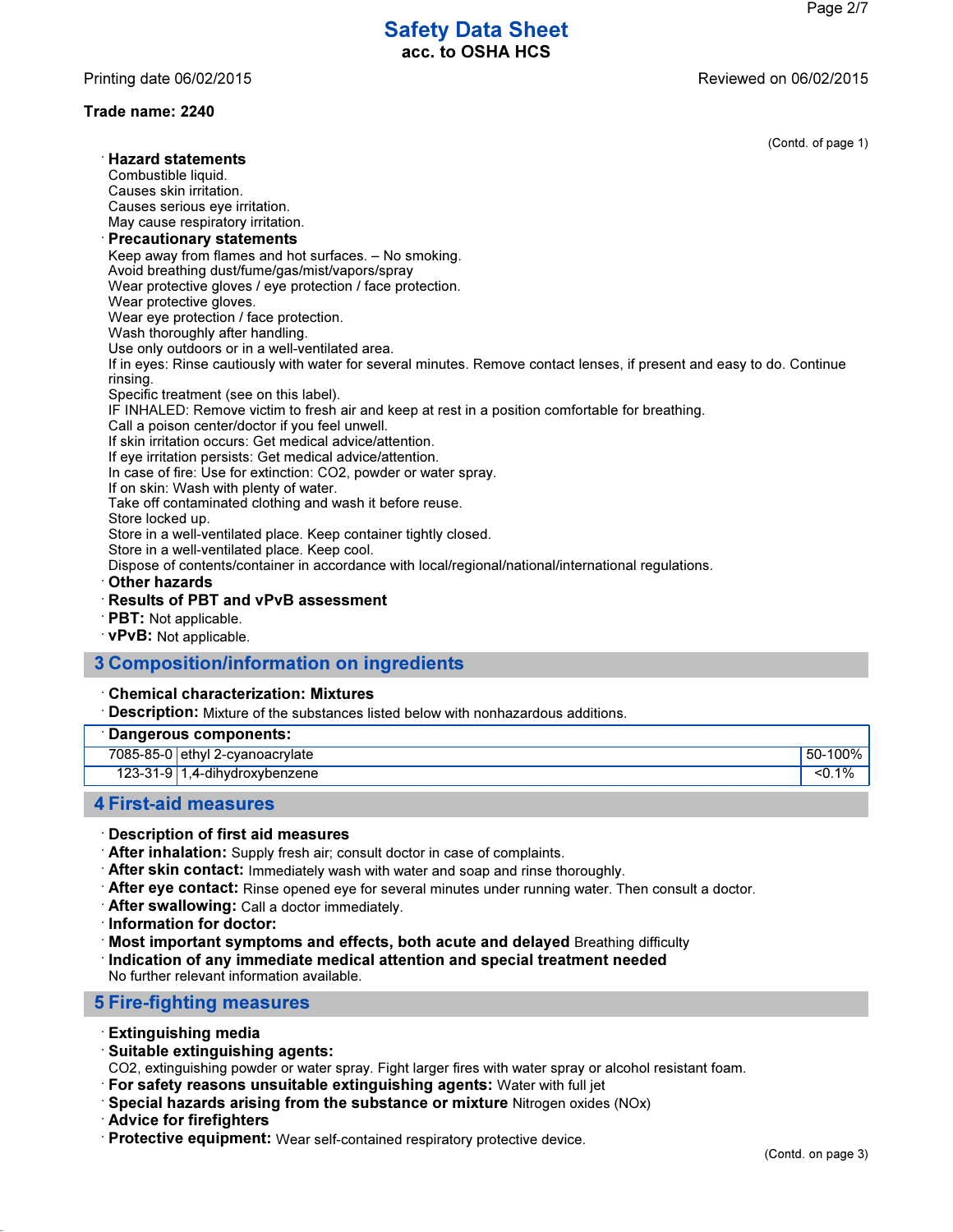Printing date 06/02/2015 Reviewed on 06/02/2015

## Trade name: 2240

(Contd. of page 2)

## 6 Accidental release measures

- · Personal precautions, protective equipment and emergency procedures Ensure adequate ventilation
- $\cdot$  **Environmental precautions:** Do not allow product to reach sewage system or any water course.
- · Methods and material for containment and cleaning up: Allow to solidify. Pick up mechanically.
- Ensure adequate ventilation.

Do not use cotton or natural fiber cloths for clean up

- **Reference to other sections**
- See Section 7 for information on safe handling.
- See Section 8 for information on personal protection equipment.
- See Section 13 for disposal information.

# 7 Handling and storage

#### · Handling:

- · Precautions for safe handling Store in cool, dry place in tightly closed receptacles. Keep away from heat and direct sunlight.
- Ensure good ventilation/exhaustion at the workplace.
- · Information about protection against explosions and fires: No special measures required.

### · Conditions for safe storage, including any incompatibilities

- · Storage:
- · Requirements to be met by storerooms and receptacles:
- Store in a cool location.
- Store only in the original receptacle.
- · Information about storage in one common storage facility: Store away from oxidizing agents.
- · Further information about storage conditions: Keep receptacle tightly sealed.
- · Specific end use(s) No further relevant information available.

# 8 Exposure controls/personal protection

- · Additional information about design of technical systems: No further data; see item 7.
- · Control parameters

#### · Components with limit values that require monitoring at the workplace:

7085-85-0 ethyl 2-cyanoacrylate

TLV Long-term value: 1 mg/m<sup>3</sup>, 0.2 ppm

Additional information: The lists that were valid during the creation were used as basis.

- · Exposure controls
- · Personal protective equipment:
- · General protective and hygienic measures:

The usual precautionary measures for handling chemicals should be followed.

Keep away from foodstuffs, beverages and feed.

Immediately remove all soiled and contaminated clothing.

Avoid contact with the eyes and skin.

- Breathing equipment: Not necessary if room is well-ventilated.
- · Protection of hands:



Protective gloves

Impervious gloves

The glove material has to be impermeable and resistant to the product/ the substance/ the preparation.

Selection of the glove material on consideration of the penetration times, rates of diffusion and the degradation

**Material of gloves** Nitrile rubber, NBR

· Penetration time of glove material

The exact break through time has to be found out by the manufacturer of the protective gloves and has to be observed.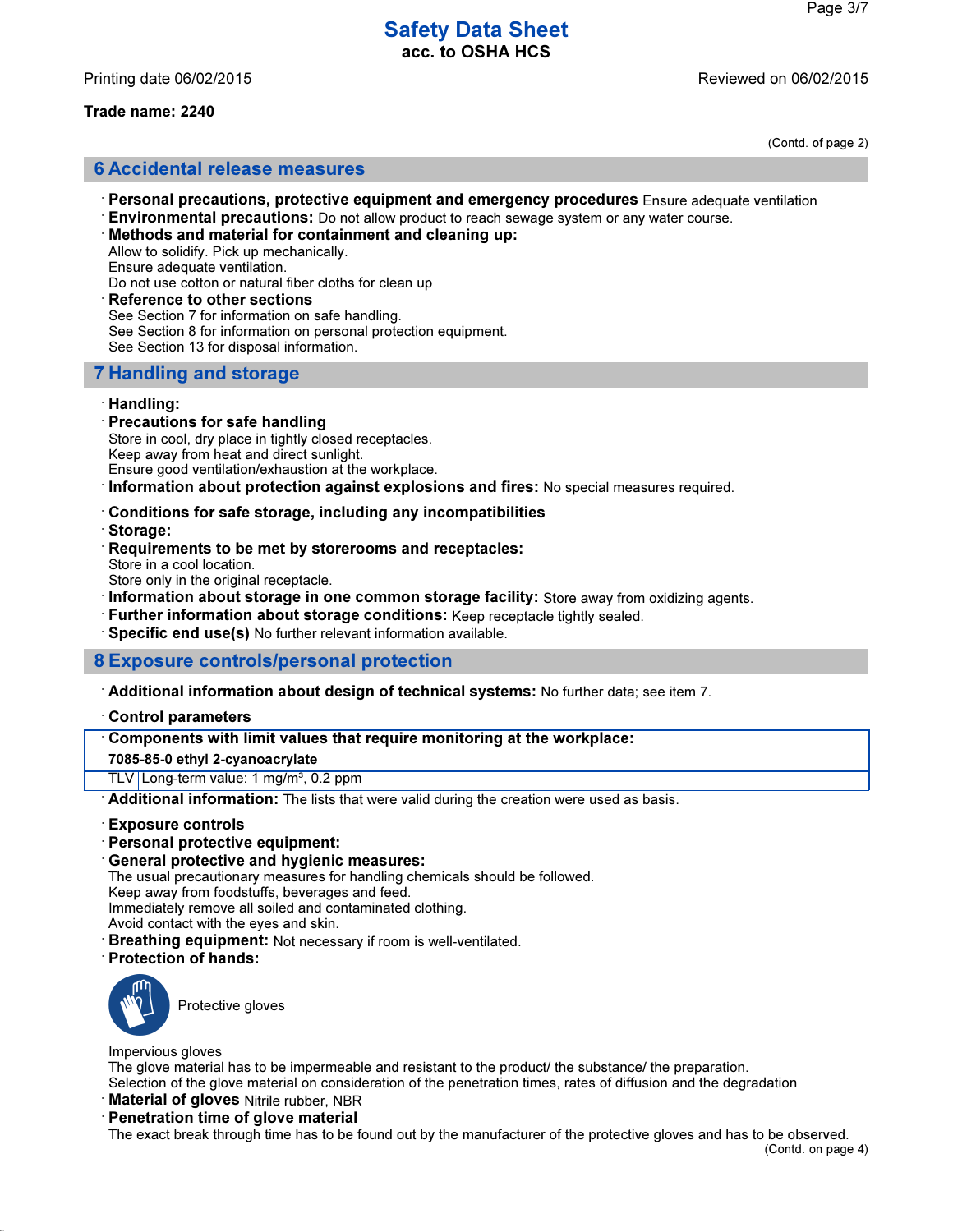Printing date 06/02/2015 **Printing date 06/02/2015** 

# Trade name: 2240

- · Not suitable are gloves made of the following materials: Cotton or natural fibers PVC gloves
- 
- · Eye protection: Safety glasses



Tightly sealed goggles

· Body protection: Protective work clothing

# 9 Physical and chemical properties

| Information on basic physical and chemical properties<br><b>General Information</b> |                                                    |  |  |  |
|-------------------------------------------------------------------------------------|----------------------------------------------------|--|--|--|
| Appearance:                                                                         |                                                    |  |  |  |
| Form:<br>Color:                                                                     | Liquid                                             |  |  |  |
| · Odor:                                                                             | Opaque<br>Characteristic                           |  |  |  |
| : Odour threshold:                                                                  | Not determined.                                    |  |  |  |
| · pH-value:                                                                         | Not determined.                                    |  |  |  |
| <b>Change in condition</b>                                                          |                                                    |  |  |  |
| <b>Melting point/Melting range:</b><br><b>Boiling point/Boiling range:</b>          | Undetermined.<br>$> 150 °C$ ( $> 302 °F$ )         |  |  |  |
| <b>Flash point:</b>                                                                 | 87 °C (189 °F)                                     |  |  |  |
| · Flammability (solid, gaseous):                                                    | Not applicable.                                    |  |  |  |
| · Ignition temperature:                                                             |                                                    |  |  |  |
| <b>Decomposition temperature:</b>                                                   | Not determined.                                    |  |  |  |
| <b>∴Auto igniting:</b>                                                              | Product is not selfigniting.                       |  |  |  |
| Danger of explosion:                                                                | Not determined.                                    |  |  |  |
| <b>Explosion limits:</b>                                                            |                                                    |  |  |  |
| Lower:<br><b>Upper:</b>                                                             | Not determined.<br>Not determined.                 |  |  |  |
| $\cdot$ Vapor pressure at 20 °C (68 °F):                                            | 0.3 hPa                                            |  |  |  |
| $\cdot$ Density at 20 °C (68 °F):                                                   | 1.05 g/cm <sup>3</sup> (8.762 lbs/gal)             |  |  |  |
| <b>Relative density</b>                                                             | Not determined.                                    |  |  |  |
| <b>Vapour density</b>                                                               | Not determined.                                    |  |  |  |
| <b>Evaporation rate</b>                                                             | Not determined.                                    |  |  |  |
| Solubility in / Miscibility with<br>Water:                                          | Not miscible or difficult to mix.                  |  |  |  |
| · Partition coefficient (n-octanol/water): Not determined.                          |                                                    |  |  |  |
| ∵Viscosity:                                                                         |                                                    |  |  |  |
| Dynamic:                                                                            | Not determined.                                    |  |  |  |
| Kinematic:                                                                          | Not determined.                                    |  |  |  |
| $\cdot$ Solvent content:                                                            |                                                    |  |  |  |
| <b>Organic solvents:</b><br>$\cdot$ Other information                               | 0.0%<br>No further relevant information available. |  |  |  |

(Contd. of page 3)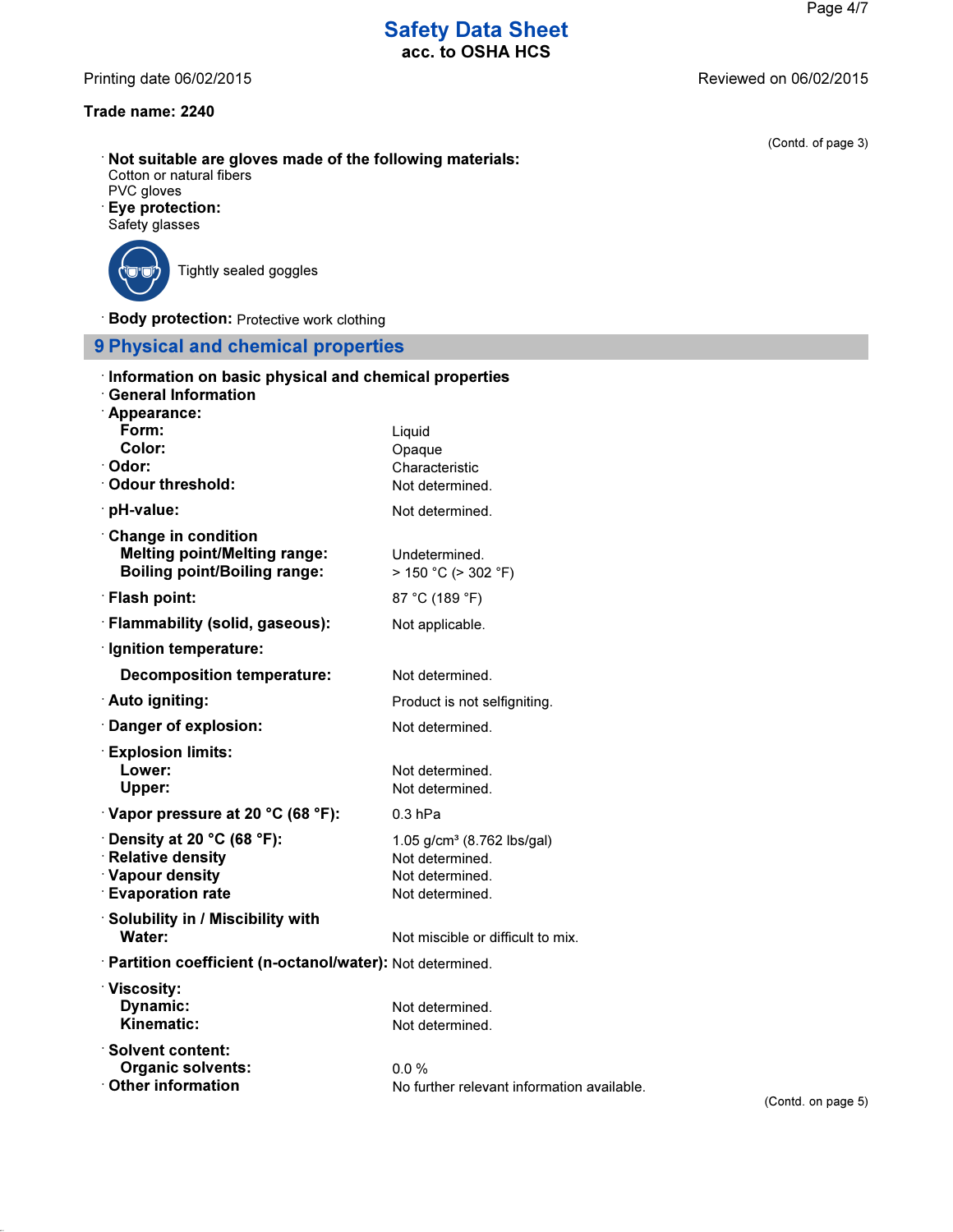## Trade name: 2240

(Contd. of page 4)

# 10 Stability and reactivity

- · Reactivity
- $\cdot$  Chemical stabilitv
- · Thermal decomposition / conditions to be avoided: No decomposition if used according to specifications.
- · Possibility of hazardous reactions

Reacts with alcohols, amines, aqueous acids and alkalis.

- Reacts with water and acids.
- · Conditions to avoid No further relevant information available.
- · Incompatible materials: No further relevant information available.
- · Hazardous decomposition products: No dangerous decomposition products known.

## 11 Toxicological information

- · Information on toxicological effects
- · Acute toxicity:
- · Primary irritant effect:
- · on the skin: Irritant to skin and mucous membranes.
- · on the eye: Irritating effect.
- · Sensitization: Sensitization possible through skin contact.
- · Additional toxicological information:

The product shows the following dangers according to internally approved calculation methods for preparations: Irritant

#### · Carcinogenic categories

| <b>IARC (International Agency for Research on Cancer)</b> |   |
|-----------------------------------------------------------|---|
| 123-31-9 1,4-dihydroxybenzene                             | 3 |
| <b>NTP (National Toxicology Program)</b>                  |   |
| None of the ingredients is listed.                        |   |
| • OSHA-Ca (Occupational Safety & Health Administration)   |   |
| None of the ingredients is listed.                        |   |
| <b>12 Ecological information</b>                          |   |

- · Toxicity
- · Aquatic toxicity: No further relevant information available.
- · Persistence and degradability No further relevant information available.
- · Behavior in environmental systems:
- · Bioaccumulative potential No further relevant information available.
- · Mobility in soil No further relevant information available.
- · Additional ecological information:
- · General notes:

Water hazard class 1 (Self-assessment): slightly hazardous for water

Do not allow undiluted product or large quantities of it to reach ground water, water course or sewage system.

## · Results of PBT and vPvB assessment

- $\cdot$  PBT: Not applicable.
- · vPvB: Not applicable.

· Other adverse effects No further relevant information available.

# 13 Disposal considerations

# · Waste treatment methods

· Recommendation:

Must not be disposed of together with household garbage. Do not allow product to reach sewage system.

### · Uncleaned packagings:

· Recommendation: Disposal must be made according to official regulations.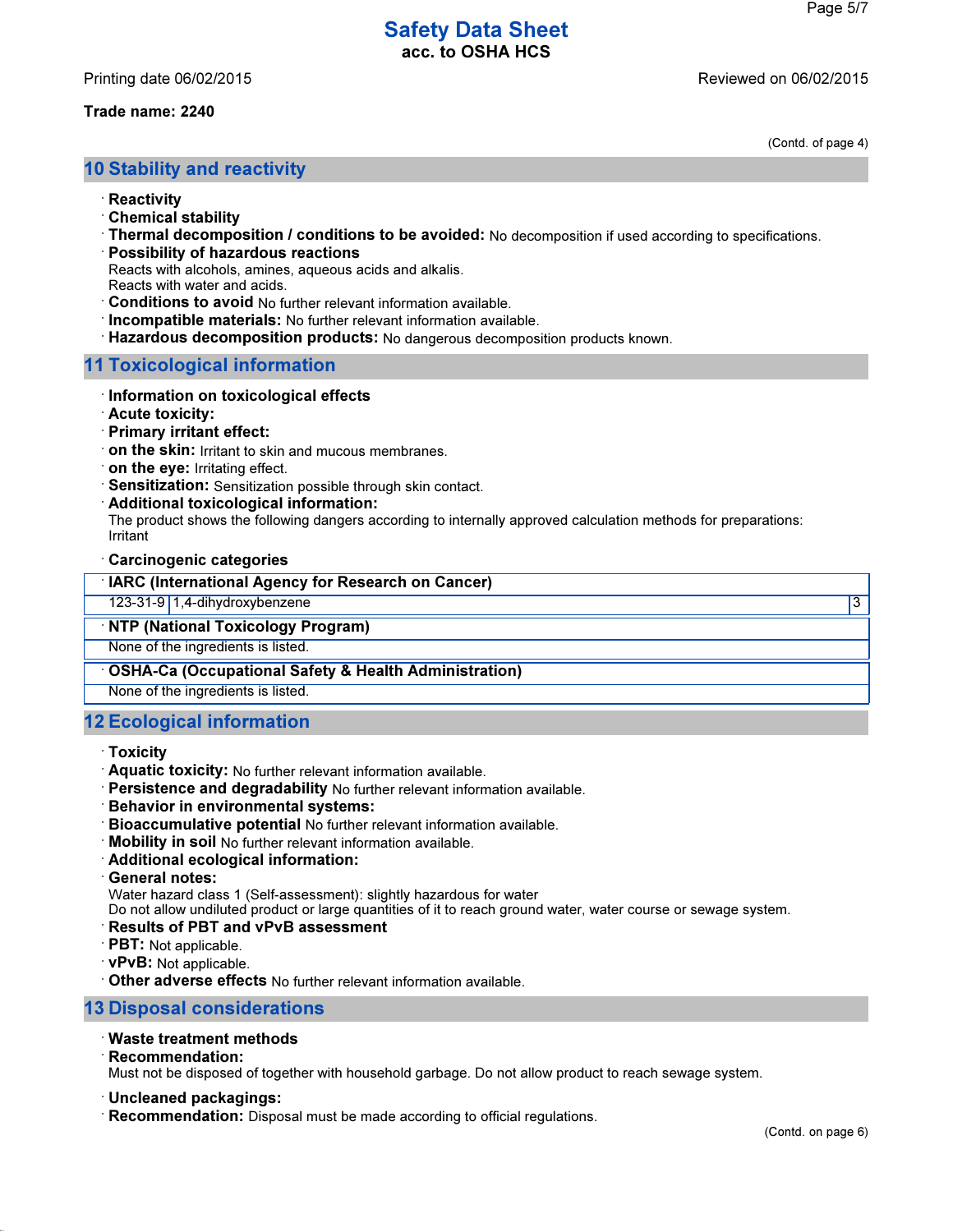# Trade name: 2240

(Contd. of page 5)

| <b>14 Transport information</b>            |                                                   |  |  |
|--------------------------------------------|---------------------------------------------------|--|--|
| $\cdot$ UN-Number                          |                                                   |  |  |
| ∙ DOT                                      | NA1993                                            |  |  |
| <b>ADN, IMDG, IATA</b>                     | Void                                              |  |  |
| <b>UN proper shipping name</b>             |                                                   |  |  |
| ∙ DOT                                      | COMBUSTIBLE LIQUID, N.O.S (ethyl 2-cyanoacrylate) |  |  |
| <b>ADN, IMDG, IATA</b>                     | Void                                              |  |  |
| Transport hazard class(es)                 |                                                   |  |  |
| <b>· DOT, ADN, IMDG, IATA</b>              |                                                   |  |  |
| ∴Class                                     | Void                                              |  |  |
| · Packing group                            |                                                   |  |  |
| ∙ DOT                                      | Ш                                                 |  |  |
| <b>IMDG, IATA</b>                          | Void                                              |  |  |
| $\cdot$ Environmental hazards:             |                                                   |  |  |
| <b>Marine pollutant:</b>                   | No                                                |  |  |
| <b>Special precautions for user</b>        | Not applicable.                                   |  |  |
| Transport in bulk according to Annex II of |                                                   |  |  |
| <b>MARPOL73/78 and the IBC Code</b>        | Not applicable.                                   |  |  |
| · Transport/Additional information:        |                                                   |  |  |
| ∙ DOT                                      |                                                   |  |  |
| <b>Quantity limitations</b>                | On passenger aircraft/rail: 60 L                  |  |  |
|                                            | On cargo aircraft only: 220 L                     |  |  |
| ⋅ UN "Model Regulation":                   |                                                   |  |  |

# 15 Regulatory information

· Safety, health and environmental regulations/legislation specific for the substance or mixture · Sara

| Section 355 (extremely hazardous substances):               |  |  |  |  |
|-------------------------------------------------------------|--|--|--|--|
| 123-31-9 1,4-dihydroxybenzene                               |  |  |  |  |
| Section 313 (Specific toxic chemical listings):             |  |  |  |  |
| 123-31-9 1,4-dihydroxybenzene                               |  |  |  |  |
| TSCA (Toxic Substances Control Act):                        |  |  |  |  |
| 7085-85-0 ethyl 2-cyanoacrylate                             |  |  |  |  |
| 87-66-1 pyrogallol                                          |  |  |  |  |
| 123-31-9 1,4-dihydroxybenzene                               |  |  |  |  |
| 17455-13-9 1,4,7,10,13,16-hexaoxacyclooctadecane            |  |  |  |  |
| 109-63-7 diethyl ether--boron trifluoride                   |  |  |  |  |
| Proposition 65                                              |  |  |  |  |
| $\cdot$ Chemicals known to cause cancer:                    |  |  |  |  |
| None of the ingredients is listed.                          |  |  |  |  |
| Chemicals known to cause reproductive toxicity for females: |  |  |  |  |
| None of the ingredients is listed.                          |  |  |  |  |
| Chemicals known to cause reproductive toxicity for males:   |  |  |  |  |
| None of the ingredients is listed.                          |  |  |  |  |
| <b>Chemicals known to cause developmental toxicity:</b>     |  |  |  |  |
| None of the ingredients is listed.                          |  |  |  |  |
| <b>Carcinogenic categories</b>                              |  |  |  |  |
| <b>EPA (Environmental Protection Agency)</b>                |  |  |  |  |

109-63-7 diethyl ether--boron trifluoride **I (oral)** I (oral)